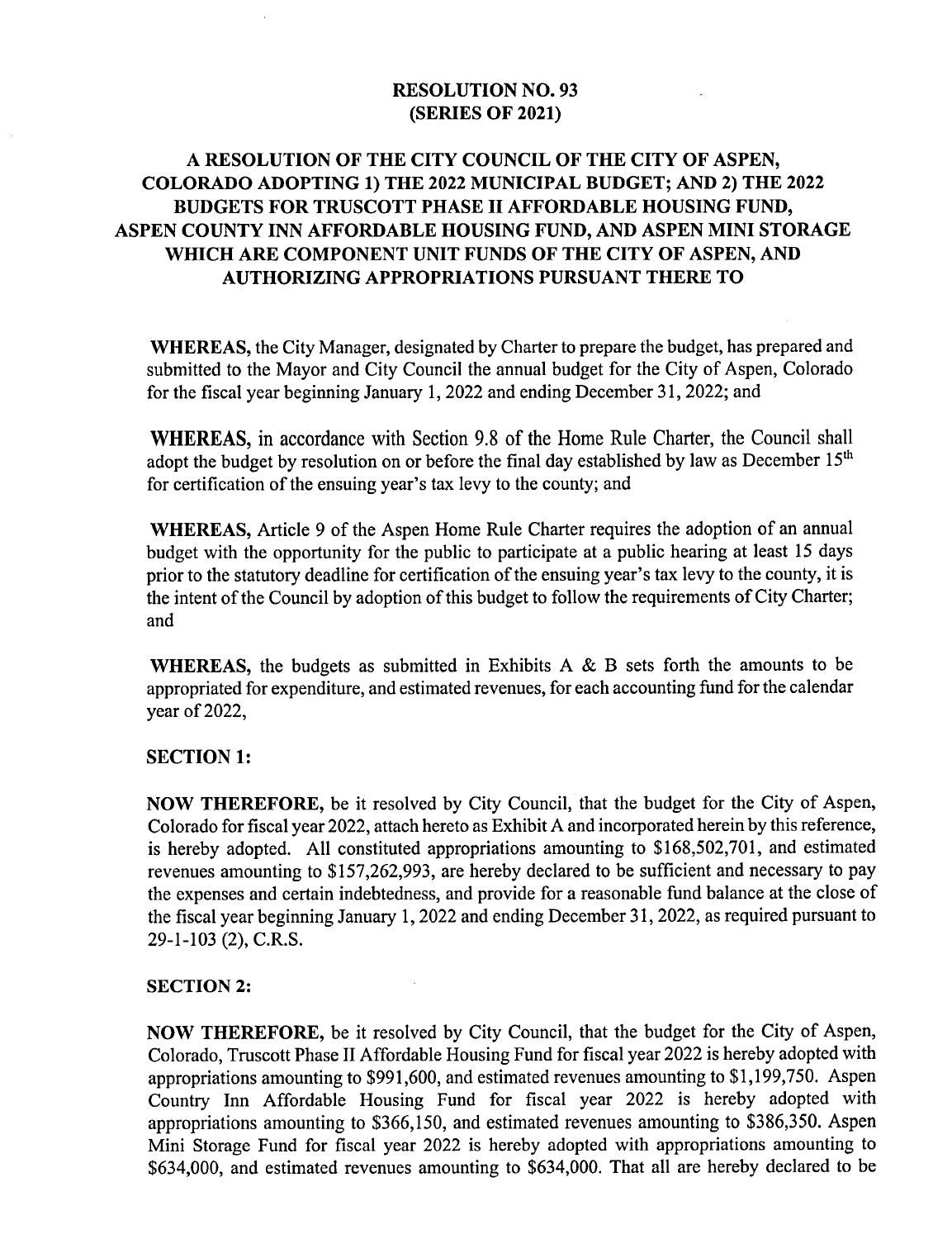sufficient and necessary to pay the expenses and certain indebtedness, and provide for a reasonable fund balance at the close of the fiscal year beginning January 1, 2022 and ending December 31, 2022, as required pursuant to  $29-1-103$  (2), C.R.S.

Adopted this 9th, day of November 2021

TOPPE Torre, Mayor

I, Nicole Henning, duly appointed and acting City Clerk of the City of Aspen, Colorado, do hereby certify that the foregoing is <sup>a</sup> true and accurate copy of the Resolution adopted by the City Council at its meeting held on the 9th day of November 2021.

Micule Henning, City Clerk